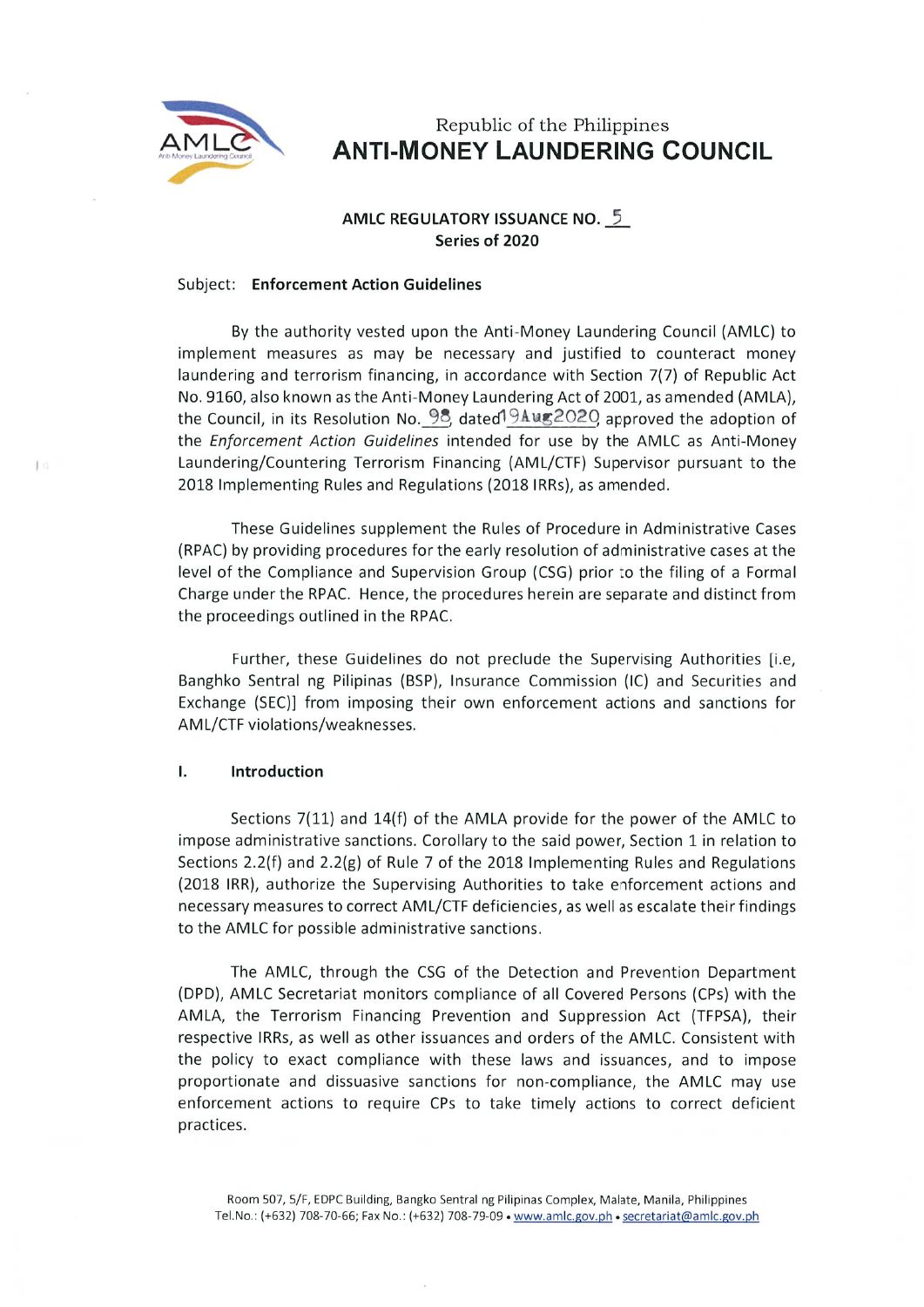These Guidelines describe the AMLC's approach to exhaust, whenever appropriate, enforcement actions at the level of the CSG. Such approach shall allow the AMLC and the CPS to save resources and the CPS' Board and Senior management to take timely actions to correct the violations/deficiencies.

#### 11. Scope

These Guidelines cover the CSG's assessment procedures and enforcement actions for any AML/CTF non-compliance issues of CPs, including, but not limited, to the following:

- a. Absence of, or inadequate, Board of Directors and Senior Management Oversight;
- b. Absence of, or deficiencies in, Money Laundering and Terrorism~Financing Prevention Program (MTPP);
- c. Absence of, or inadequate, Internal Audit and Control;
- d. Violations on Risk Profiling and Customer Due Diligence (CDD) or Know-Your Customer (KYC) procedures;
- e. Non-submission or delayed submission to the AMLC of KYC documents pursuant to the exercise of its functions under Sec. 7(2) of the AMLA, as amended;
- f. Deficiencies on customers, accounts, and transactions monitoring;
- g. Non-filing or late filing, or deficiencies on completeness and accuracy, of Covered Transaction Reports and Suspicious Transaction Reports (CTRs/STRs);
- h. Non-submission or delayed submission to the AMLC of CTRs/STRs pursuant to an order under Sec.  $7(1)$  of the AMLA, as amended;
- i. Failure to comply with record-keeping/retention requirements;
- j. Absence of, or inadequate, continuing education and training program;
- k. Violations of Freeze Orders issued by (i) the Court of Appeals under Sec. 10 of the AMLA, as amended; or (ii) the AMLC under Sec. 11 of the TFPSA;
- I. Violations of Bank Inquiry Orders issued by the AMLC or by the Court of Appeals under Sec. 11 of the AMLA, as amended, including non-submission or delays in the submission of pertinent documents in the implementation of Bank Inquiry Orders;
- in, Violations of Provisional Asset Preservation Orders (PAPOs) and Asset Preservation Orders (APOs) issued by the Regional Trial Court (RTC) under Sec. 12 of the AMLA, as amended;
- n. Delays in the implementation of Freeze Orders, Bank Inquiry Orders, PAPOs and APOs under the AMLA, as amended;
- o. Failure to register with the AMLC as a CP within the period prescribed by the AMLC;
- p. Operating/performing functions of a CP under the AMLA, as amended, without the necessary license from the Supervising Authorities (SAs) [i.e. Bangko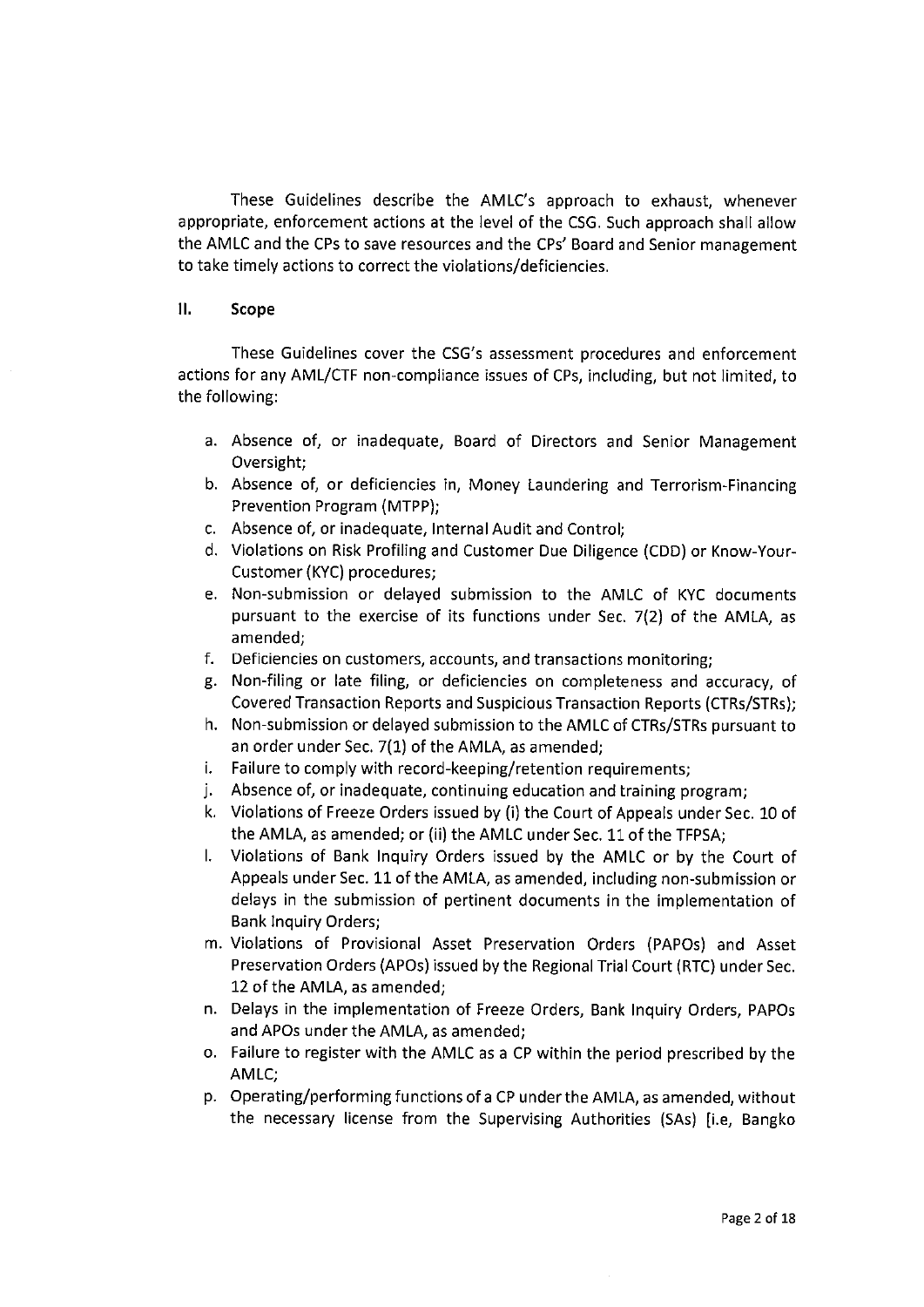Sentral ng Pilipinas (BSP), Insurance Commission (IC), Securities and Exchange Commission (SEC), Philippine Amusement Gaming Corporation (PAGCOR)];

- q. Such other violations under the AMLA, as amended, the TFPSA and their respective IRRs, as well as issuances of the AMLC; and
- r. Failure to comply with any order or directive issued by the AMLC.

#### $III.$ Sources of Information

The CSG may take action on any non-compliance issue upon information from any of the following:

- a. Compliance issues discovered during on-site or off-site compliance checking or testing, as well as during the course of monitoring of compliance conducted by CSG;
- b. Investigation/Intelligence Report or referrals from the different units of the AMLC;
- c. Complaints from industry stakeholders, Law Enforcement Agencies (LEAs) or whistleblowers;
- d. Voluntary Disclosures of non-compliance by CPS;
- e. Reports of Examination (ROEs), Compliance Checking Reports (CCRs), or referrals from Supervising Authorities (SAS);
- f. Media Reports from reputable sources;
- g. Reports and complaints from the general public; and
- h, Other reliable sources of information.

# IV. General Provisions on Enforcement Actions

# A. Definition

Enforcement Actions are supervisory measures that are used when circumstances surrounding the nori-compliance warrant a less severe form of supervisory action and the CPS exhibit willingness to voluntarily address compliance issues within a reasonable period of time and without the necessity of referral of an Roc to the LEG under the RPAC. Enforcement Actions before the CSG are informal in nature, confidential, and neither published nor publicly available.

# B. Objective

The Enforcement Actions are meant to ensure compliance by CPS with the AMLA, as amended, the TFPSA, their respective IRRs, as well as issuances, orders and directives of the AMLC by providing a mechanism by which measures are exhausted at the level of the CSG to immediately correct AML/CTF violations/deficiencies and possibly defer, if not totally avoid the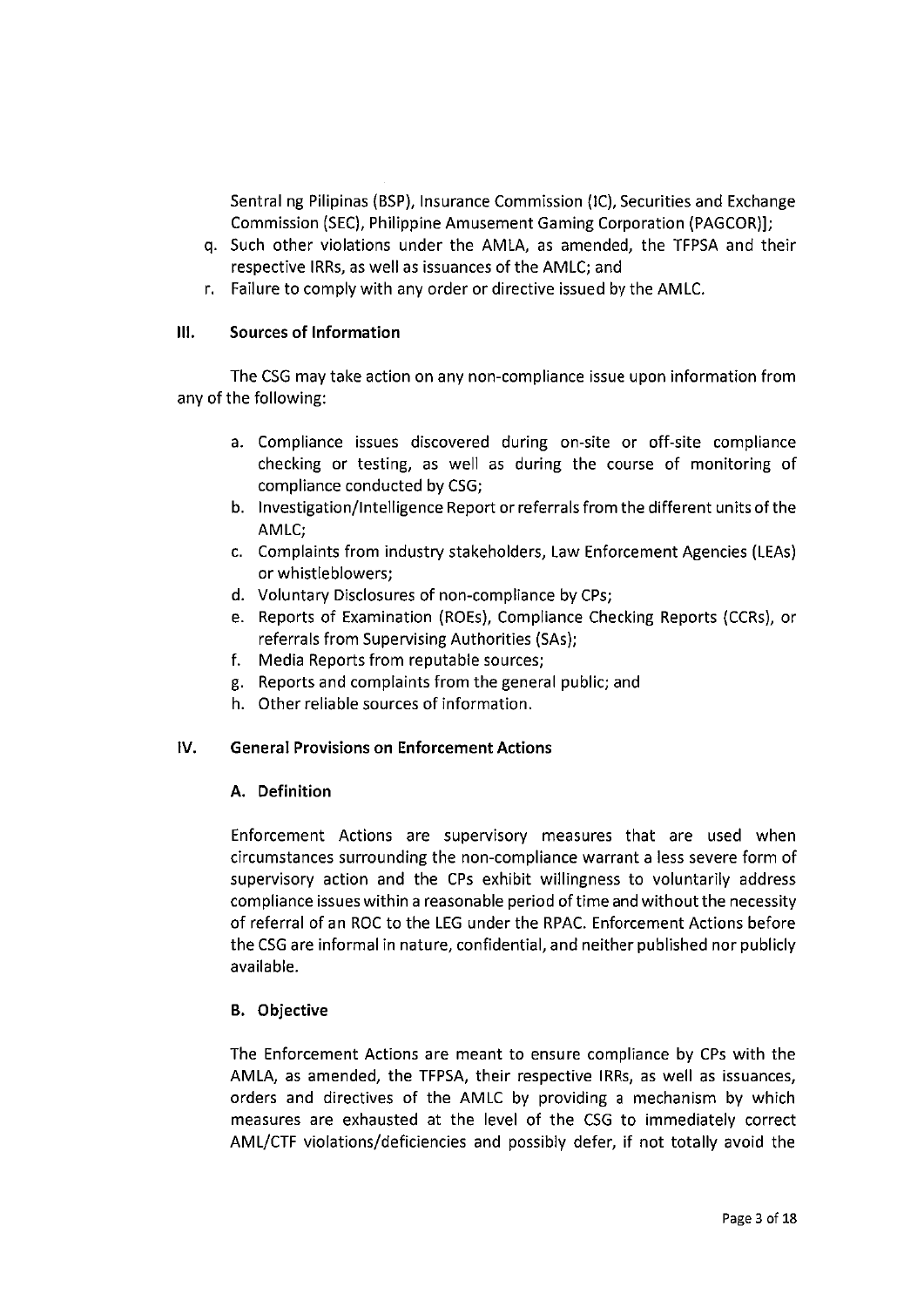filing of a Formal Charge under the RPAC. This allows the AMLC and the CPS to save resources and the CPS' Board and Senior management to take timely actions to correct the violations/deficiencies,

### C. Types of Enforcement Actions

The AMLC may impose any, or all of the following Enforcement Actions, as warranted:

- i. Warning An enforcement action involving a letter addressed to the President or Chief Executive/Operating Officer (CEO/Coo), or its equivalent, of the CP, that effectively puts the covered person on guard against the consequence of impending or future violations.
- ii. Compliance Letter (CL) Generally used to correct minor violations or to request periodic reports addressing certain aspects of a CP's AML operations. Through the CL, CSG formally informs the CP, through its President or CEO/COO, or its equivalent, of the matters that need attention, or may require the CP to take actions such as reviewing its internal systems or transactions for a certain period, conducting enhanced AML/CTF training for employees, etc,
- iii. Notarized Compliance Commitment (NCC) An Enforcement Action of moderate severity. It generally represents a number of notarized commitments made by the CP's Board of Directors (BoD), or its equivalent, and incorporated into the CP's minutes of the meeting as certified by the corporate secretary or its equivalent. The commitments will often require the CP's BOD, or its equivalent, to develop plans, procedures, or policies to facilitate corrective action. An NCC does not constitute a contract between the CP and AMLC, but is a means to initiate corrective action.
- iv. Look-Back On a case-to-case-basis, the CP may be required to conduct a thorough review of all business transactions covering a certain period not to exceed five (5) years. The requirement for a look-back shall include a directive to the CP to furnish the AMLC with a detailed report under oath that sufficiently describes how the review was conducted and the result of the exercise or findings.
- V, Compliance Testing This Enforcement Action requires a CP to conduct compliance testing of its systems, processes and procedures to check their effectiveness and efficiency. Corollary to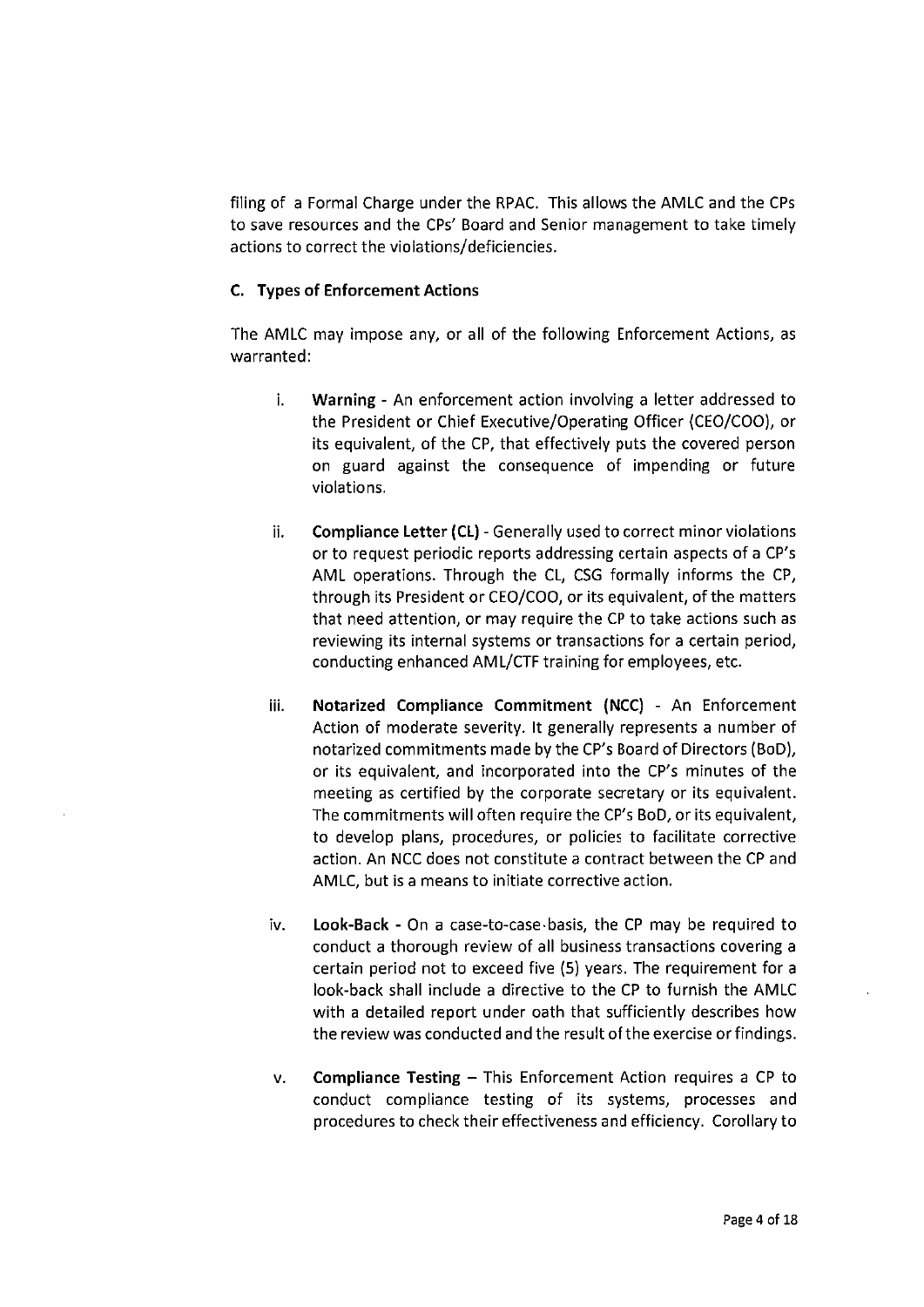such requirement, the CP should furnish the AMLC with a detailed report under oath on the results of such compliance testing.

- $vi.$  Audit by an Independent External Auditor  $-$  The CP may be required to engage the services of an external auditor to conduct an independent audit of the systems, processes and procedures to determine the extent and severity of the issues therein and prescribe recommendations to address the same. The AMLC shall be furnished a copy of the Audit Report in this case.
- vii. Restitution of Funds or Property  $-$  In the event of a freeze order issued by (1) the Court of Appeals under Sec. 10 of the AMLA, as amended; or (ii) the AMLC under Sec. 11 of the TFPSA, or a PAPO/APO issued by the RTC under Sec. 12 of the AMLA, as amended, a CP may be ordered to reimburse funds withdrawn or dissipated, or restore/replace the value of property transferred, removed, converted or concealed, which are subject of a freeze order or PAPO/APO, after receipt of notice thereof.
- viii. Public Advisory this Enforcement Action involves the issuance by the AMLC of an advisory on its official website in relation to the non-compliance by a CP with the provisions of the AMLA, as amended, the TFPSA and their respective IRRs (e. g, non-registration by a CP with the AMLC, operating/performing the functions of a CP under the AMLA, as amended, without the necessary license from the SAS, etc. )

#### v. Enforcement Actions Procedures

#### A. Detailed Procedure

#### Flowchart attached as Annex A

#### 1. Preliminary Assessment

Within fifteen (15) working days from receipt of information from any of the sources in Item III, the CSG shall conduct an initial assessment, based solely on available information and documents on hand, on the non-compliance of the CP to ascertain the reliability and validity of relevant details (e. g. dates, number and types) of the violations. Considering risk and materiality of the findings from the initial assessment relative to the size of the CP or its risk profile, CSG shall prepare a Memorandum to the DPD Director recommending either to: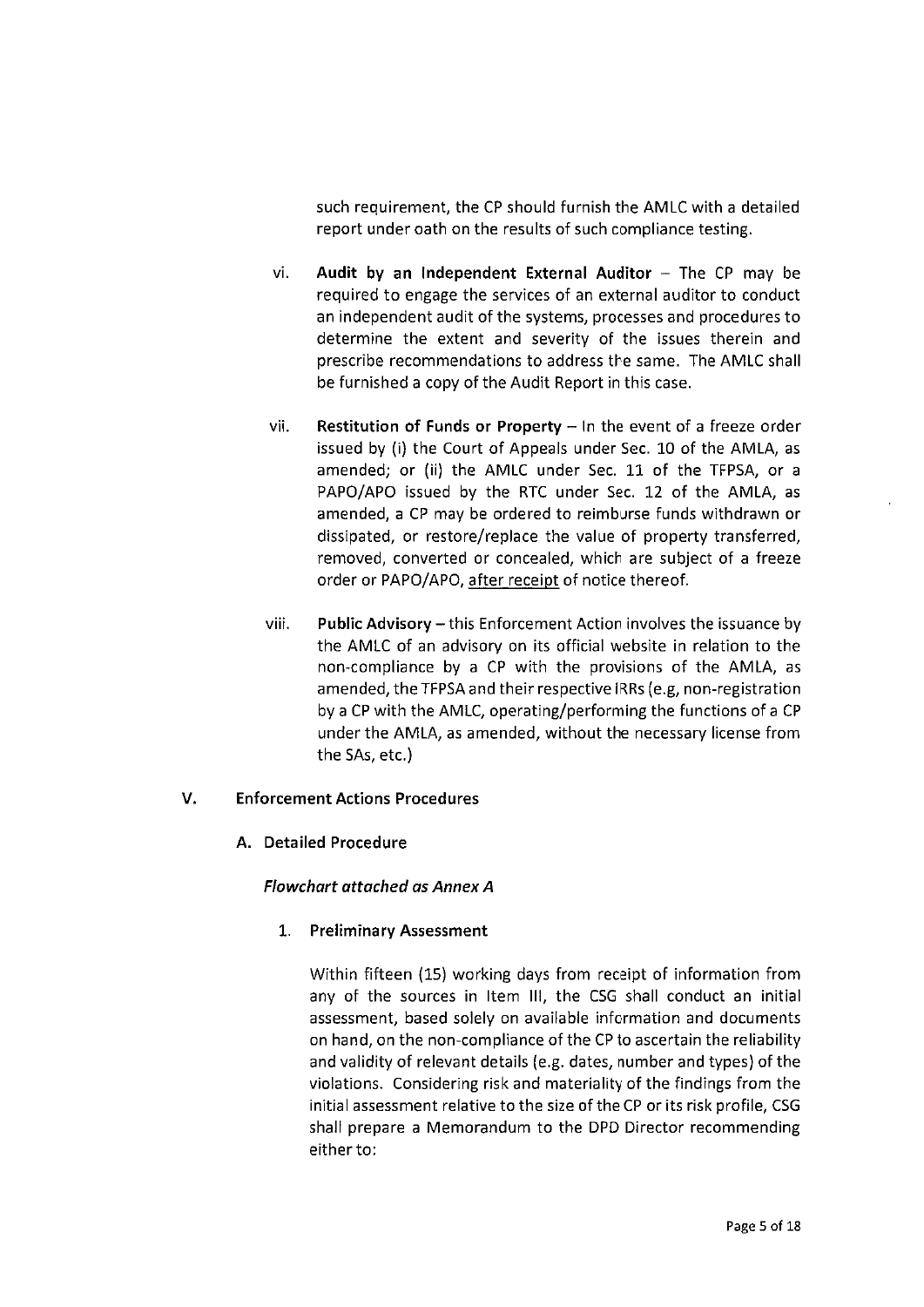a. Open an Enforcement Action Proceeding based on reasonable ground that the CP has not complied with the regulatory requirements; or

 $\gamma$  ,  $\tau$ 

b, Archive the information and take no further action.

# 2. Validation and Evaluation

# a. Request for Comment (RFC)

Within ten (10) working days from opening an Enforcement Action Proceeding, CSG shall prepare an RFC addressed to the CP and signed by the DPD Director. The RFC shall indicate the alleged violations committed or non-compliance issues. The CP will be given ten (10) working days from receipt of the RFC to submit its Comment, attaching all pertinent documents supporting the same. Failure of the CP to file its Comment within the prescribed period shall be deemed a waiver by the CP to file the same.

# b. Clarificatory Meeting

The CSG may, on its own initiative or upon request of the CP, call a meeting with the concerned CP to discuss and clarify the issues, and any request for consideration in the CP's Comment to the RFC. At this stage, the CP may also raise the possibility of paving a Reduced Assessment.

# c. Application of Reduced Assessment or Voluntary Disclosure

Determine if Reduced Assessment Procedures or Voluntary Disclosure Procedures shall apply under Items Vl and Vll, respectively, of these Guidelines.

# d. Conduct of Validation and Evaluation Procedures

Within thirty (30) working days from receipt of the Comment from the CP or lapse of the period to Comment, CSG may perform any or all of the following:

I) Issue invitation to the CP and/or its representative/s for a meeting to be conducted by CSG, and to require such person to provide records relevant to a matter which is subject of assessment;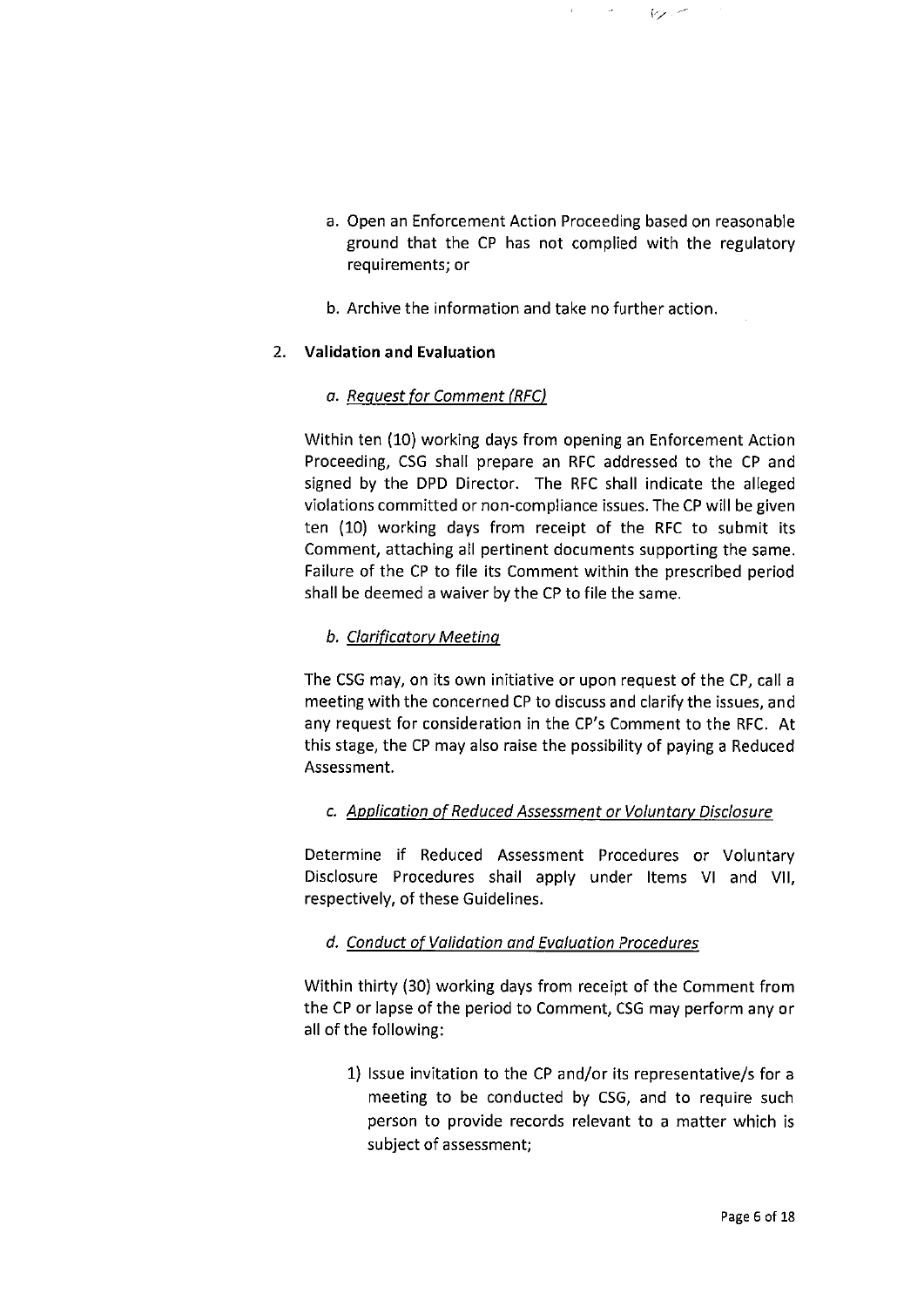- 2) Conduct on-site visit or inspection/examination of the CP to confirm or validate its compliance efforts as claimed in the Comment to the RFC;
- 3) Conduct compliance testing to determine or verify the existence of an AML/CTF Violation; and
- 4) Review reports submitted to the AMLC.

# e. Recommendation to take no further action and terminate the **Enforcement Action proceedings**

Based on its validation and evaluation, CSG may take no further action and terminate the Enforcement Action in the following instances:

- 11 There is no/insufficient factual or legal basis;
- 2) The Enforcement Action would have low impact on the CP's efforts in combating ML/TF;
- 3) The complaint, on which the Enforcement Action is based upon, is deemed merely intended to harass the CP;
- 4) The complaint, on which the Enforcement Action is based upon, will expose the AMLC to violate any law, rules or regulations;
- 5) The Enforcement Action is beyond the AMLC's jurisdiction; and
- 6) Any other similar or analogous circumstance as the foregoing.

In any of the foregoing instances, CSG shall, within ten (10) working days from conclusion of the validation and evaluation, recommend the termination of the Enforcement Action, with the concurrence of the DPD Director, through a Memorandum to the Executive Director, citing the reason for such action.

# t. <u>Discovery of new AML/CTF iss</u>ues/violations during the evaluation

Any new regulatory issues which are discovered during the evaluation may be subject to a separate Enforcement Action or Reduced Assessment Proceeding.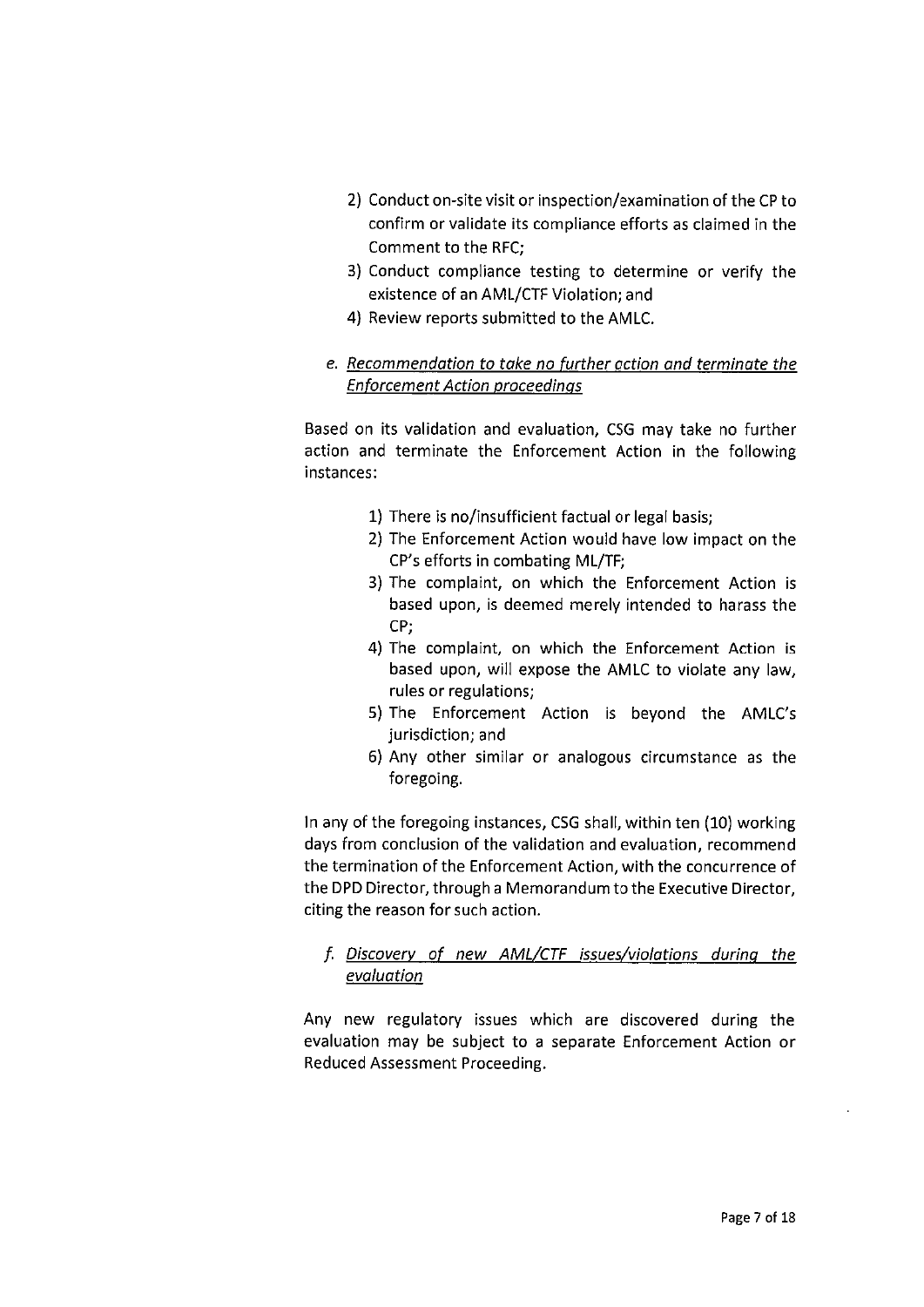### 3. Preparation of Report of Compliance (Roc)

The CSG, after having considered all relevant facts and the CP's representations in the RFC and clarificatory meeting/s, if any, shall prepare the Roc within twenty (20) working days from conclusion of the validation and evaluation.

# a. Type of Enforcement Action to be imposed

In the preparation of the Roc, CSG shall consider the following in recommending the type of Enforcement Action to be imposed:

- i. The nature and gravity of the alleged violations committed by the CP;
- Management's actions towards complying with laws and regulations, and correcting violations; 11.
- Whether violations were intentional, repetitive, material, or numerous; 111 .
- The CP's history of committing violations; IV.
- Management's history of instituting timely remedial or corrective actions; V.
- Whether management already initiated corrective actions; Vl.
- Whether management established procedures to prevent future deficiencies or violations; Vll.
- The extent of harm caused, or likely to be caused, by the violations Vlll.
	- Information from the CP's latest examination or assessment conducted by the relevant SAS; and IX.
	- The severity of the CP's deficiencies, ratings, and level of risk. X.

# b. Approval of the ROC

If the recommendation in the Roc is for imposition of the following enforcement actions, the Roc shall be subject to approval of the Executive Director, or in his absence the Officer-in-Charge of the AMLC Secretariat:

- a. Warning;
- b. Compliance Letter;
- c. Notarized Compliance Commitment;
- d, Look Back;
- e. Compliance Testing;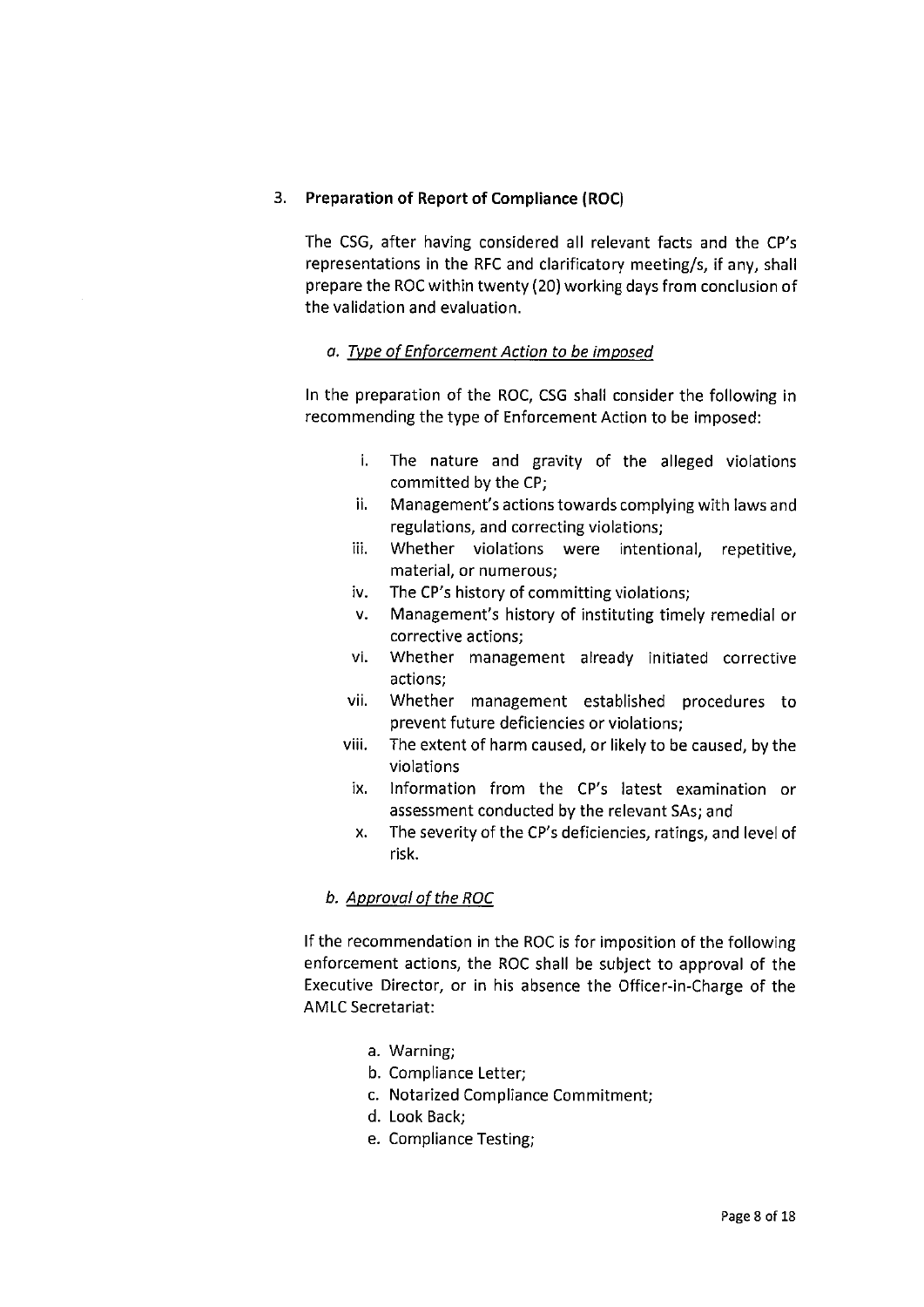- f. Audit by an Independent External Auditor; and
- g. Public Advisory.

In the event that the recommendation in the Roc is for imposition of the enforcement action of Restitution of Funds or Property, or for approval of the proposal for Reduced Assessment under Item Vl of these Guidelines, the Roc shall be subject to approval of either the:

- $\triangleright$  Executive Director, or in his absence the Officer-in-Charge of the AMLC Secretariat - for Enforcement Action involving Restitution of Funds or Property, or Reduced Assessments involving a total amount of up to Php5 Million;
- $\triangleright$  AMLC for Enforcement Action involving Restitution of Funds or Property, or Reduced Assessments involving a total amount exceeding Php5 Million.

In the event that the recommendation in the Roc is for issuance of a Formal Charge, the Roc shall be approved by the DPD Director and forwarded to the LEG based on the provisions of the RPAC.

# c. Grant, Denial or Withdrawal of the Reduced Assessment

Actions taken on the request of the CP for Reduced Assessment under Item Vl of these Guidelines shall also be covered in the Roc.

#### 4. Notice to Covered Persons

a. Notice of Non-Compliance (NNC) in case of issuance of **Enforcement Action** 

Within ten (10) working days from approval of the Roc recommending the imposition of an enforcement action, the CSG shall prepare a Notice of Non-Compliance (NNC) to the concerned CP, signed by the DPD Director. The NNC shall contain the following:

- i. A statement of the facts;
- ii. Legal basis specific AML/CTF rules and regulations violated;
- iii. The assessment findings;
- iv. The Enforcement Action; and
- v. Timeline to comply with the Enforcement Action.
- b. Notice of Grant/Denial of Reduced Assessment

Notice of the Grant/Denial of Reduced Assessment shall be governed by Item Vl of these Guidelines.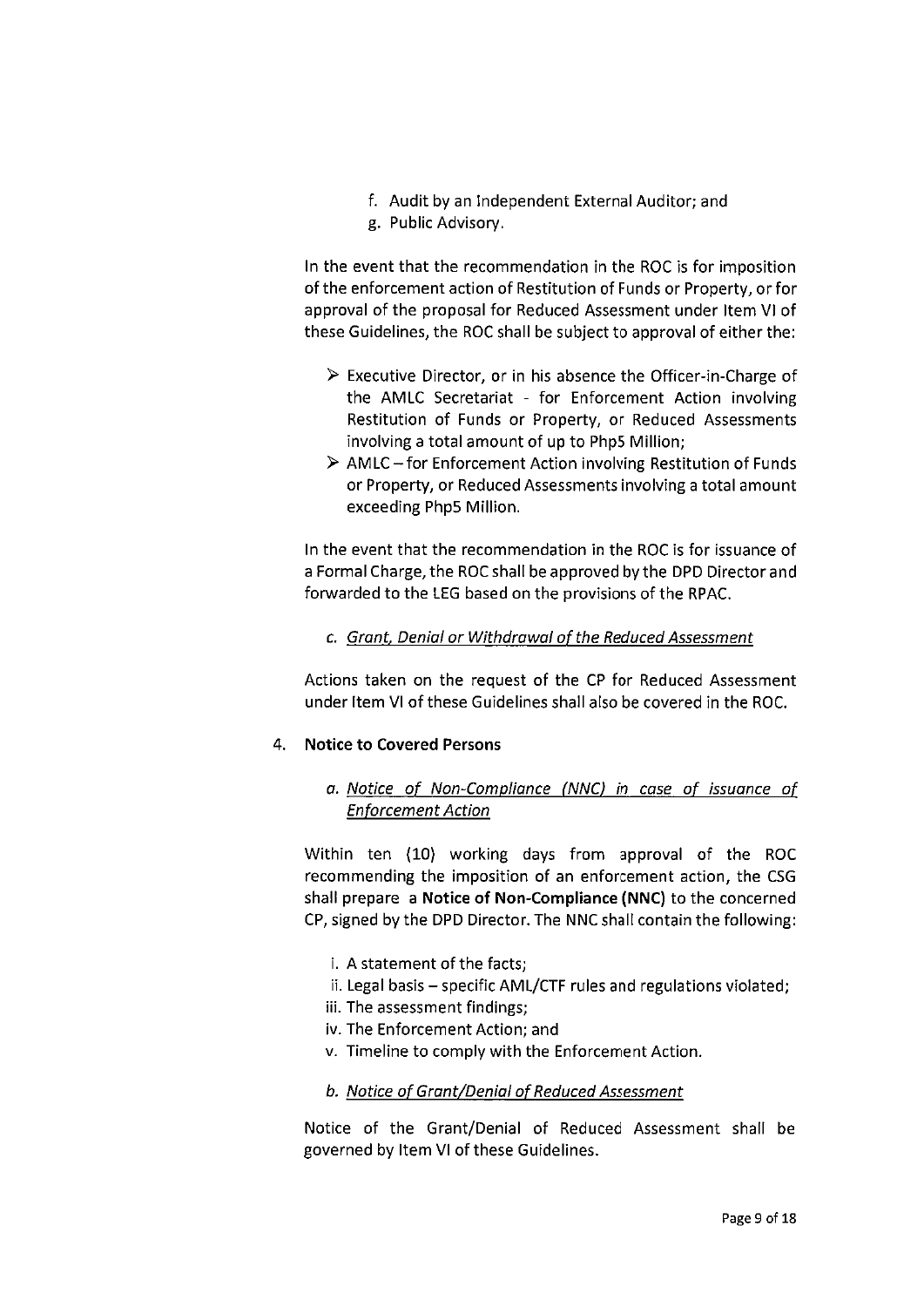# 5. Monitor Compliance

CSG shall monitor the CP's progress in complying with the enforcement action as laid out in the NNC, or the actions taken to address the alleged violations or compliance issues after the grant of the Reduced Assessment, through onsite examinations, offsite monitoring, or visitations. In the conduct of monitoring activities, CSG may coordinate with the relevant SAS.

# 6. Preparation of Follow-up Report of Compliance (FROC)

The CSG shall assess the adequacy of a CP's response to the enforcement actions, or actions taken after the Reduced Assessment, and prepare an FROC,

If the CP fails to comply with the Enforcement Actions, or address the alleged violations or compliance issues after the grant of the Reduced Assessment, CSG shall endorse its Roc, and FROC, (if any) to the LEG for possible filing of a Formal Charge. The procedures laid down under the RPAC shall apply.

# 7. Termination of an Enforcement Action Proceeding

The Enforcement Action Proceeding should be terminated promptly when:

- i. The CP has substantially complied with the actions prescribed in the NNC;
- ii. The CP's condition has improved sufficiently and the Enforcement Action is no longer necessary;
- iii. A new Enforcement Action is issued that supersedes the previous Enforcement Action and addresses all areas of concern; or
- iv. The CP has been dissolved or its operations have been closed, shut down, phased out or terminated.

In any of the foregoing cases, CSG shall prepare a memorandum addressed to the Executive Director, or in his absence, the Officerin-Charge, recommending the termination of the Enforcement Action Proceedings.

B. Coordination with, and referral to the  $SAs - at$  any stage of the Enforcement Action proceedings, CSG may coordinate with the SAS in the validation and evaluation of the AML/CTF violations of the CPS. CSG may also furnish the SAS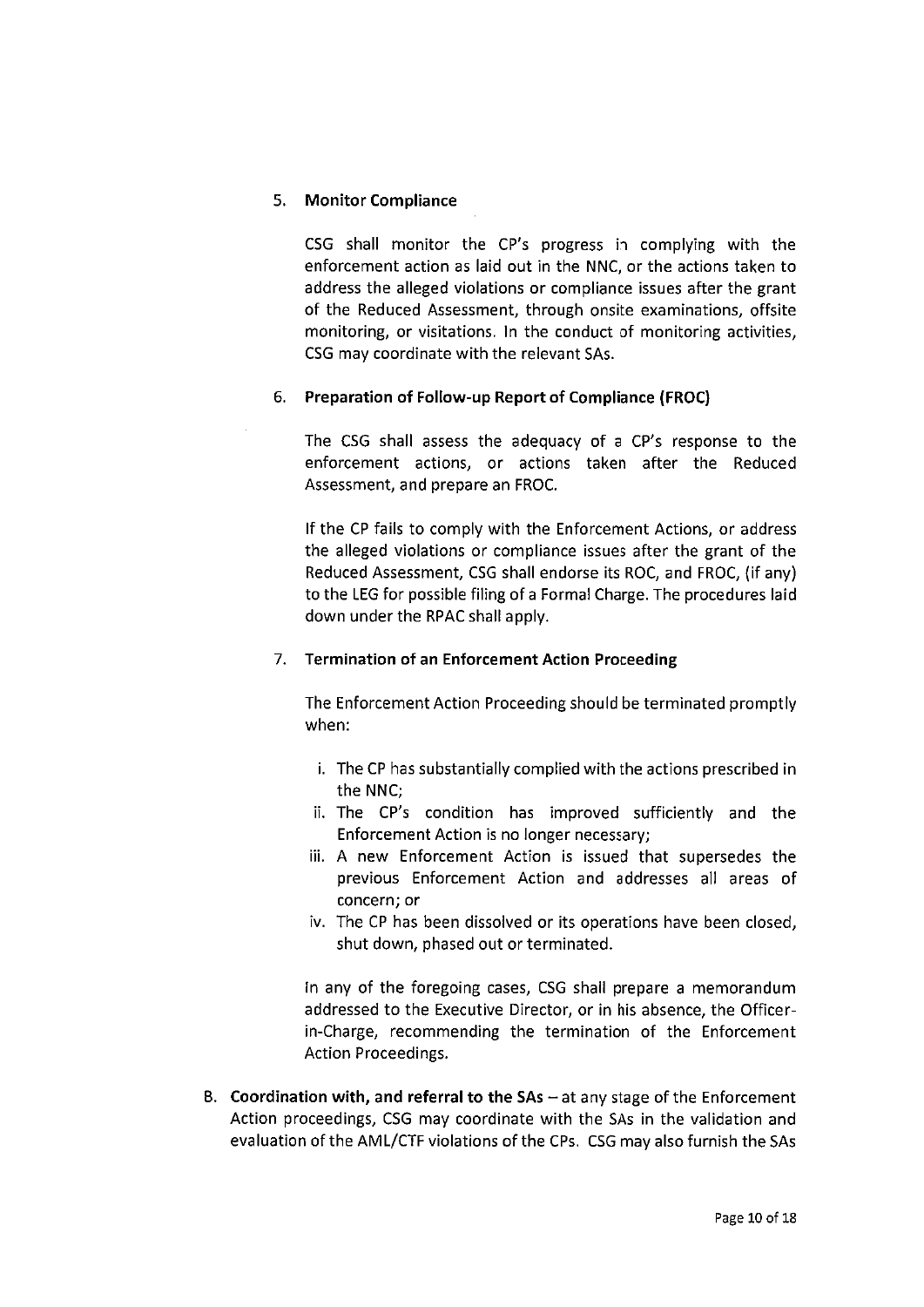with a copy of the Roc/FROC for compliance monitoring subject to the provisions of the Memora ridum of Agreement/Understanding, if any, with the SAS, or the AMLC's rules on sharing of information.

C. Report to the Council - The CSG shall prepare semestral reports to the Council in relation to the Rocs released, the Enforcement Actions taken, the Reduced Assessments availed, the Voluntary Disclosures received, and the status of compliance of the CPS. The said report shall be included in the agenda of the February and August Council meetings for the second and first semesters, respectively, reporting.

#### Vl. Reduced Assessment

#### Flowchart attached as Annex B

It is the AMLC's aim to assist CPS in addressing the compliance issue/s or violation/s as effectively and as swiftly as possible while judiciously allocating scarce government resources. Consistent therewith, the AMLC developed the Reduced Assessment rates which take into consideration the time and resources that the government would otherwise expend in pursuing a Formal Charge for compliance issues under Item 11 of these Guidelines.

Reduced Assessment refers to the option of the CP to pay an assessment lower than what would otherwise be computed pursuant to the RPAC if Formal Charge is filed. The rates will be considered on a case-by-case basis. However, the following reduced rates may be considered as a benchmark:

- . General Rule 75% reduction. Thus, a CP may opt to settle for a Reduced Assessment during the assessment process and pay only 25% of the supposed penalty under Sec. 2, Rule IV of the RPAC.
- Exception In the case of Voluntary Disclosure, the CP may be entitled to a reduction of up to 90% of the supposed penalty under Sec. 2, Rule N of the RPAC. Thus, the CP will pay only up to 10% of the supposed penalty under Sec. 2, Rule IV of the RPAC if it voluntarily informs the AMLC of a possible violation prior to the discovery by, or notice from, the AMLC.

In addition, the following factors may be considered in determining appropriate reduction rate:

- I. Corrective measures made by the CP;
- 2. The CP's active cooperation with the AMLC during the assessment process;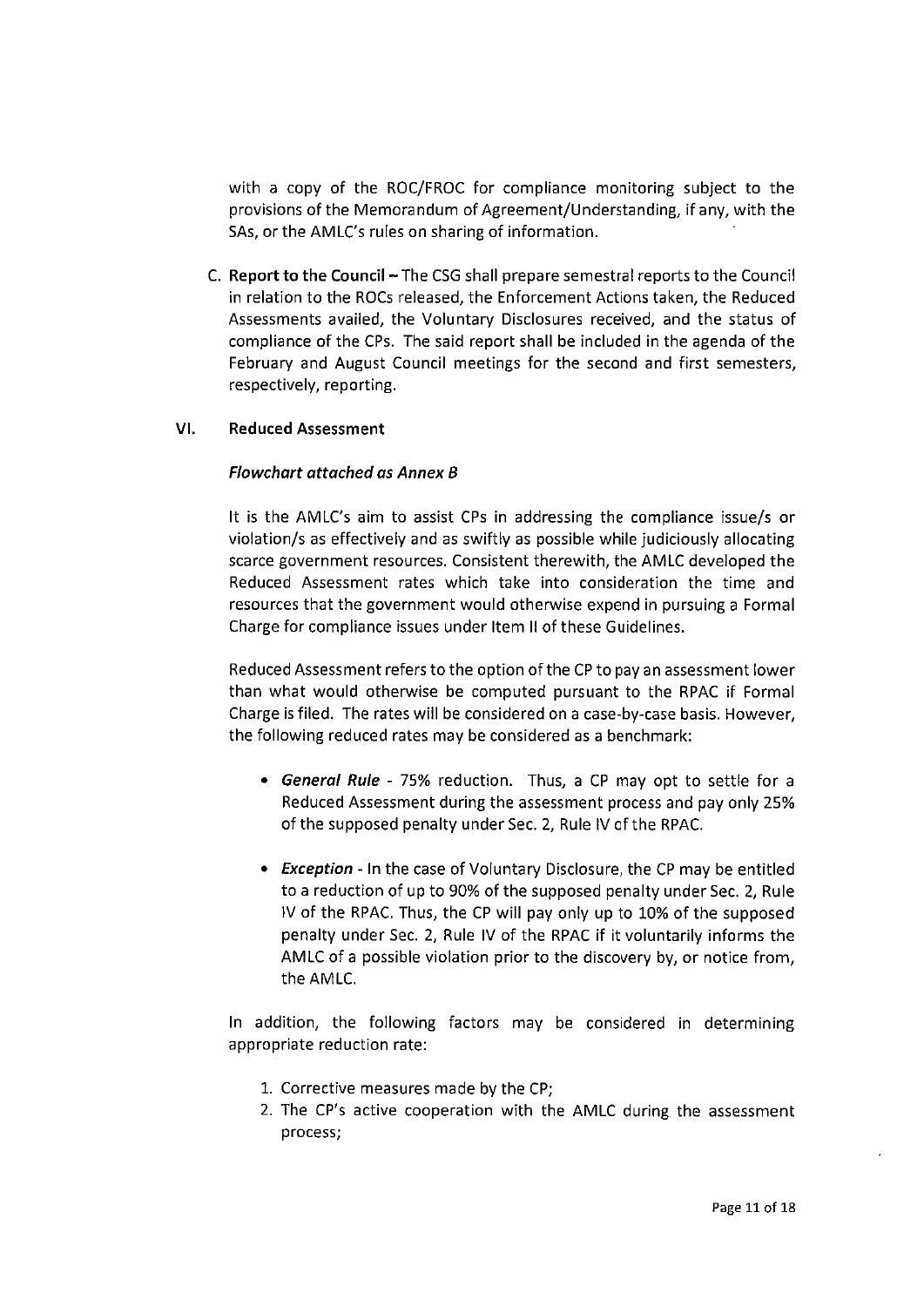- 3, Good faith efforts to comply with the pertinent law, but failed otherwise due to circumstances beyond its control;
- 4. Timeliness and adequacy of corrective actions taken by the CP;
- 5. History of instituting timely remedial or corrective actions and establish procedures to prevent future deficiencies or violations; and
- 6. AML Risk Rating

The CP may choose to settle for a Reduced Assessment at any time during the enforcement action, but prior to the approval of the Report of Compliance (Roc) by submitting a request in writing signifying its intention to avail of such assessment. The CSG shall evaluate the request and if found acceptable, shall incorporate the Reduced Assessment in the preparation of the Roc.

In order to qualify for a Reduced Assessment, a CP should comply with all of the following conditions:

- I) Commit within a reasonable period of time to take appropriate action in order to address the alleged violations or compliance issues, subject to the submission of progress report in such frequency as may be determined by the CSG;
- 2) Take measures to ensure that the violation/s do not persist from the date it avails of the Reduced Assessment, and refrain from engaging again in the acts which led to the same or similar violation; and
- 3) Confirm that it will pay the assessment and take steps to comply with the relevant regulatory requirement/s and to remedy the consequences of the contravention (if relevant).

# A. Grant of the Request for Reduced Assessment

If CSG finds the written request for Reduced Assessment acceptable, CSG will prepare an Roc, within twenty (20) working days from receipt of the request, recommending the grant of the request addressed to: (i) the AMLC; or (ii) the Executive Director, or in his absence the Officer-in-Charge of the AMLC Secretariat, based on the approving authority cited in Item V.A.3.b of these Guidelines.

#### B. Denial of the Request for Reduced Assessment

Within twenty (20) days from receipt of the request for Reduced Assessment, CSG may recommend to the AM LC, or the Executive Director, or in his absence the Officerin-Charge of the AMLC Secretariat, as the case may be based on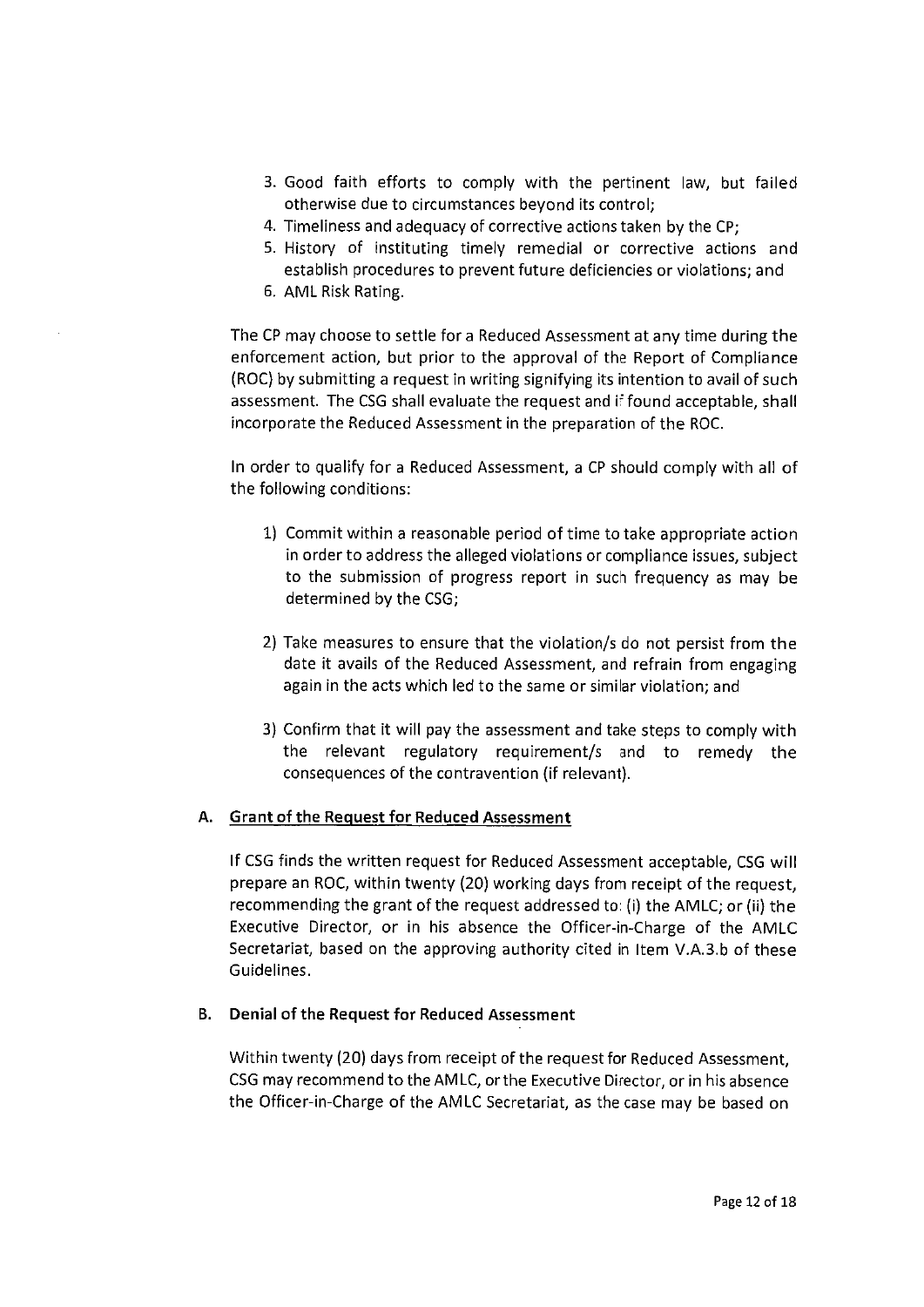the approving authority cited in Item V.A.3.b of these Guidelines, the denial of the request based on the following grounds:

- I) Failure to comply with any of the requirements for Reduced Assessment under Item V.A.2 of these Guidelines;
- 2) Determination by the AMLC, or the Executive Director, or in his absence the Officer-in-Charge of the AMLC Secretariat, as the case may be, of systemic failure/s in the CP to address the compliance issue/s or violation/s; and
- 3) Other justifiable reasons as may be determined by the AMLC, or the Executive Director, or in his absence the Officer-in-Charge of the AMLC Secretariat, as the case may be.

The CSG will proceed with the assessment process and thereafter, prepare an Roc, which shall then be referred to the LEG for evaluation on whether a Formal Charge will be filed. Any additional documentary evidence provided in the request for Reduced Assessment will be taken into account for the purpose of such evaluation.

#### C, Withdrawal of the Request for Reduced Assessment

The CP may withdraw the request for Reduced Assessment at any time before receiving notice from the AMLC on the grant/denial of such request. The procedure laid out above on the denial of the request for Reduced Assessment shall likewise be applicable in this case

#### D, Notice of Grant/Denial of Request for Reduced Assessment

Within ten (10) working days from approval by the AMLC, or the Executive Director, or in his absence the Officer in-Charge, as the case may be, of the Roc recommending the grant or denial of the request for Reduced Assessment, CSG shall inform the CP of either the:

- I) Grant of the request for Reduced Assessment, including the details for the payment of the Reduced Assessment.
- 2) Denial of the request for Reduced Assessment, and that the proceedings under the RPAC shall be observed.

#### E. Payment of the Reduced Assessment

Within ten (10) working days from receipt of the Notice of Grant of the Request for Reduced Assessment, the CP shall pay the Reduced Assessment. Payment of the Reduced Assessment shall be in the form of Manager's Check payable to the account of the "Anti-Money Laundering Council", or through direct debit to the Demand Deposit Account, at the option of the CP, In cases of Restitution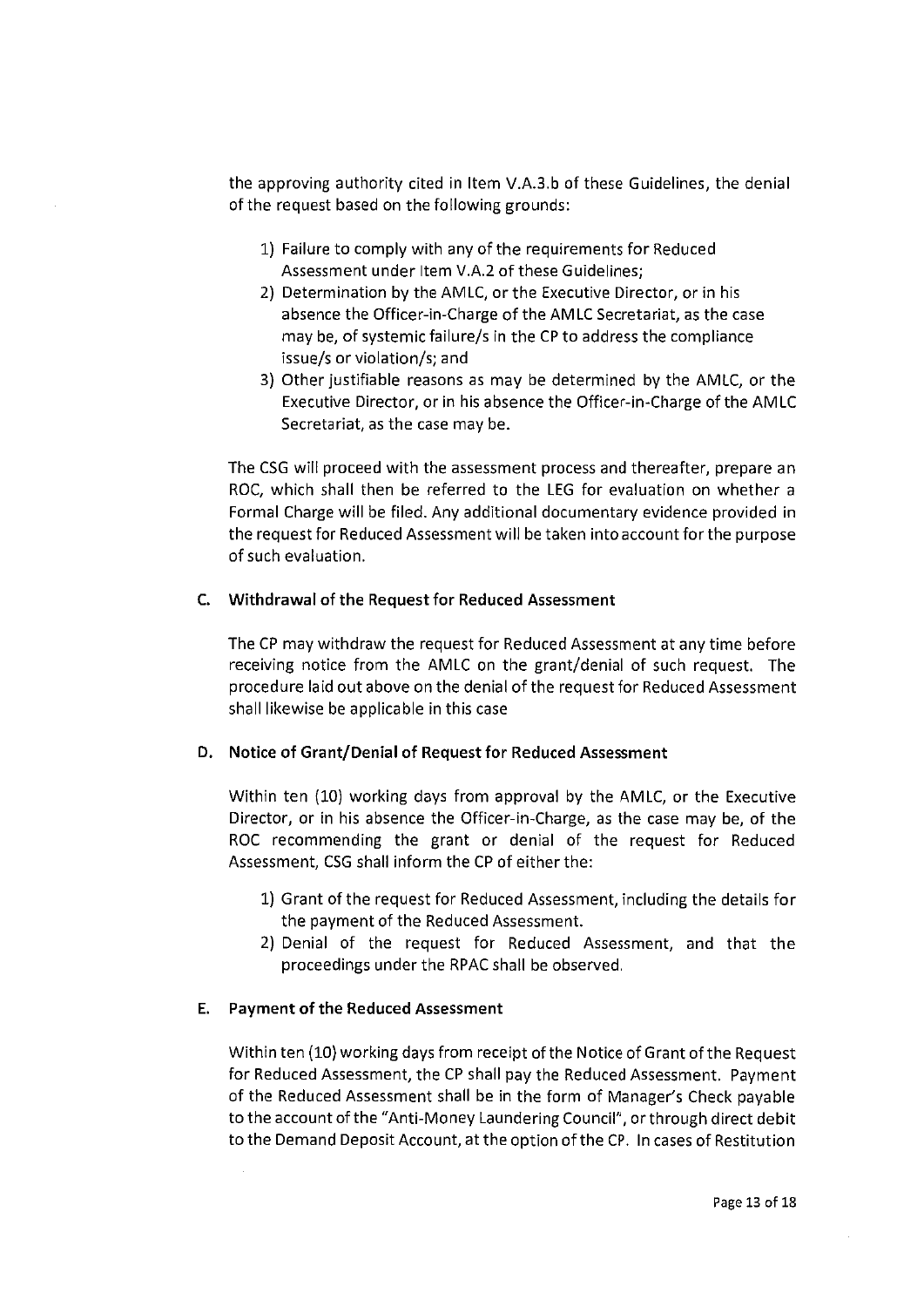of Funds or Property, the CP shall submit proof of compliance within the same period.

#### F. Applicability of Items IV and V of these Guidelines

The provisions of Items IV and V of these Guidelines shall likewise be applicable to Voluntary Disclosures, namely:

- $\triangleright$  Item IV.C Types of Enforcement Action;
- $\triangleright$  Item V.A.4 Notice of Non-Compliance (NNC);
- $\triangleright$  Item V.A.5 Monitoring of the NNC or actions taken after the grant of Reduced Assessment;
- > Item V. A. 6 Preparation of Follow-up Report on Compliance (FROC);
- $\triangleright$  Item V.A.7 Termination of an Enforcement Action or Reduced Assessment Proceedings;
- $\triangleright$  Item V.B Coordination with, and Referral to the SAs; and
- $\triangleright$  Item V.C Report to the Council

#### G. Termination of a Reduced Assessment Proceeding

The Reduced Assessment Proceeding should be terminated promptly when:

- I) The CP has substantially addressed the alleged violations or noncompliance issues after the grant and full payment of the Reduced Assessment;
- 2) The CP's condition has improved sufficiently and the violations or noncompliance issues have been fully addressed after the grant and full payment of the Reduced Assessment;
- 3) A new Reduced Assessment is issued that supersedes the previous Enforcement Action and addresses all areas of concern; or
- 4) The CP has been dissolved or its operations have been closed, shut down, phased out or terminated.

In any of the foregoing cases, CSG shall prepare a memorandum addressed to the Executive Director, or in his absence, the Officer-in-Charge, recommending the termination of the Reduced Assessment Proceedings.

#### Vll. Voluntary Disclosure

 $\mathbf{1}$ 

In line with the policy of the AMLC to enhance compliance with AML/CTF laws and regulations, CPS are encouraged to voluntarily disclose to the AMLC possible violation/s of the AMLA, as amended, the TFPSA, their respective IRR and other AMLC issuances, in order to ascertain the root cause of the issues involved and resolve them at the earliest possible time.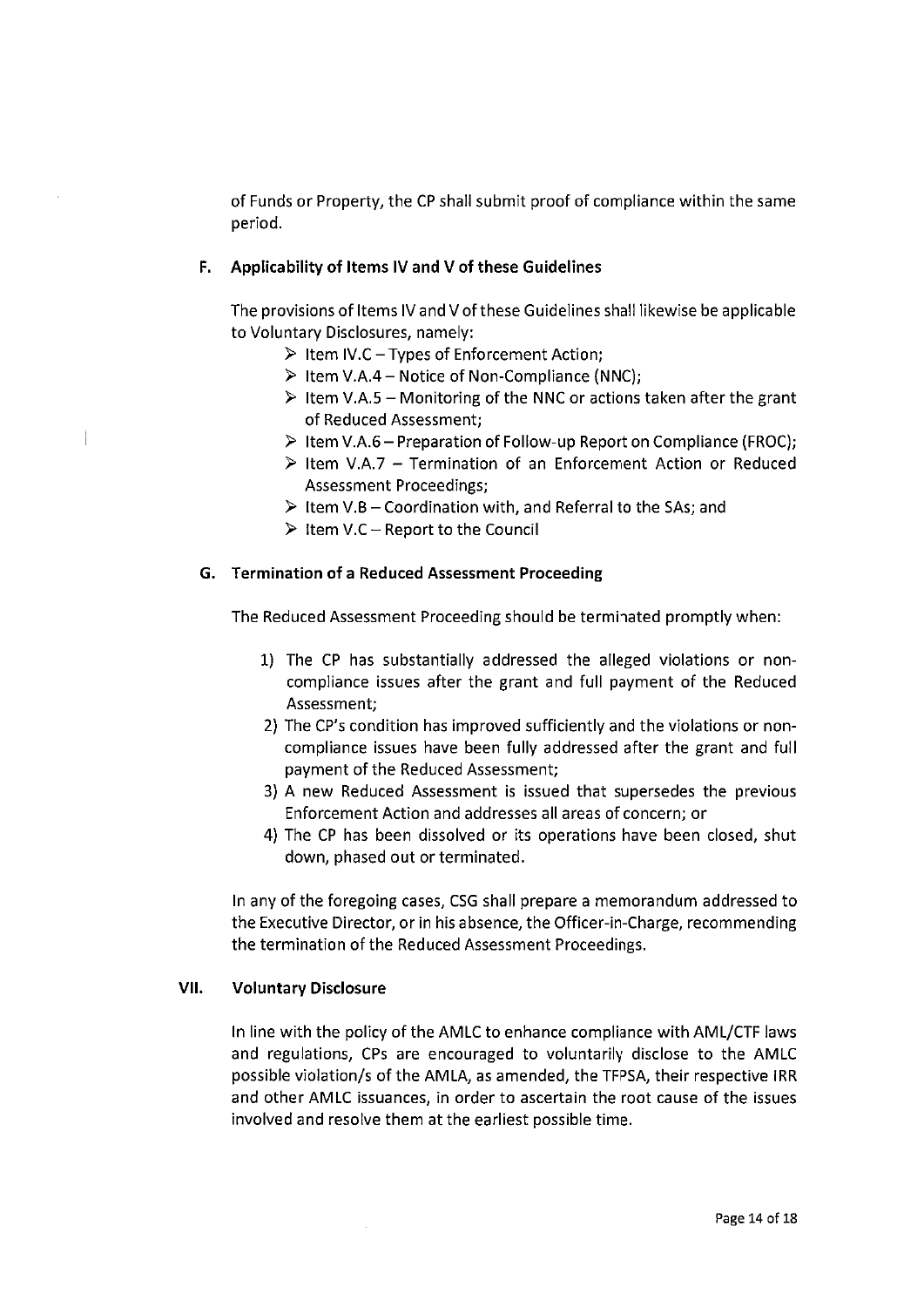# A. Voluntary Disclosure Procedure

#### Flowchart attached as Annex C

#### I. Initial Notice of Voluntary Disclosure

Within twenty (20) working days from discovery of possible violation/s of the AMLA, as amended, the TFPSA, their respective IRR and other AMLC, the CP should immediately notify the AMLC through formal correspondence (e.g, letter, email, etc.)

The initial notification should be in writing and shall include the following:

- a. A brief description of the possible violation/s, such as
	- i. Reporting issues: the number of reports involved, type, and the time period during which the issues occurred, as well as the reason why the reports were not submitted, late, or incorrect, and other related details;
	- ii. Other issues: the time period during which the issues occurred, the reason for their occurrence, and other related details; and
	- iii. Supporting documents pertinent and relevant to the allegation.
- b. An Action Plan to resolve the issues, including the submission of all outstanding (or incorrect/incomplete) reports, as well as measures and timelines for corrective action.

The President or CEO/COO, or its equivalent, of the CP must certify that:

- i. all the representations made in connection with the Voluntary Disclosure are true and correct; and
- ii. the BOD and management have been apprised of the items for Voluntary Disclosure.

The initial notice of voluntary disclosure may also include a request for reduced assessment.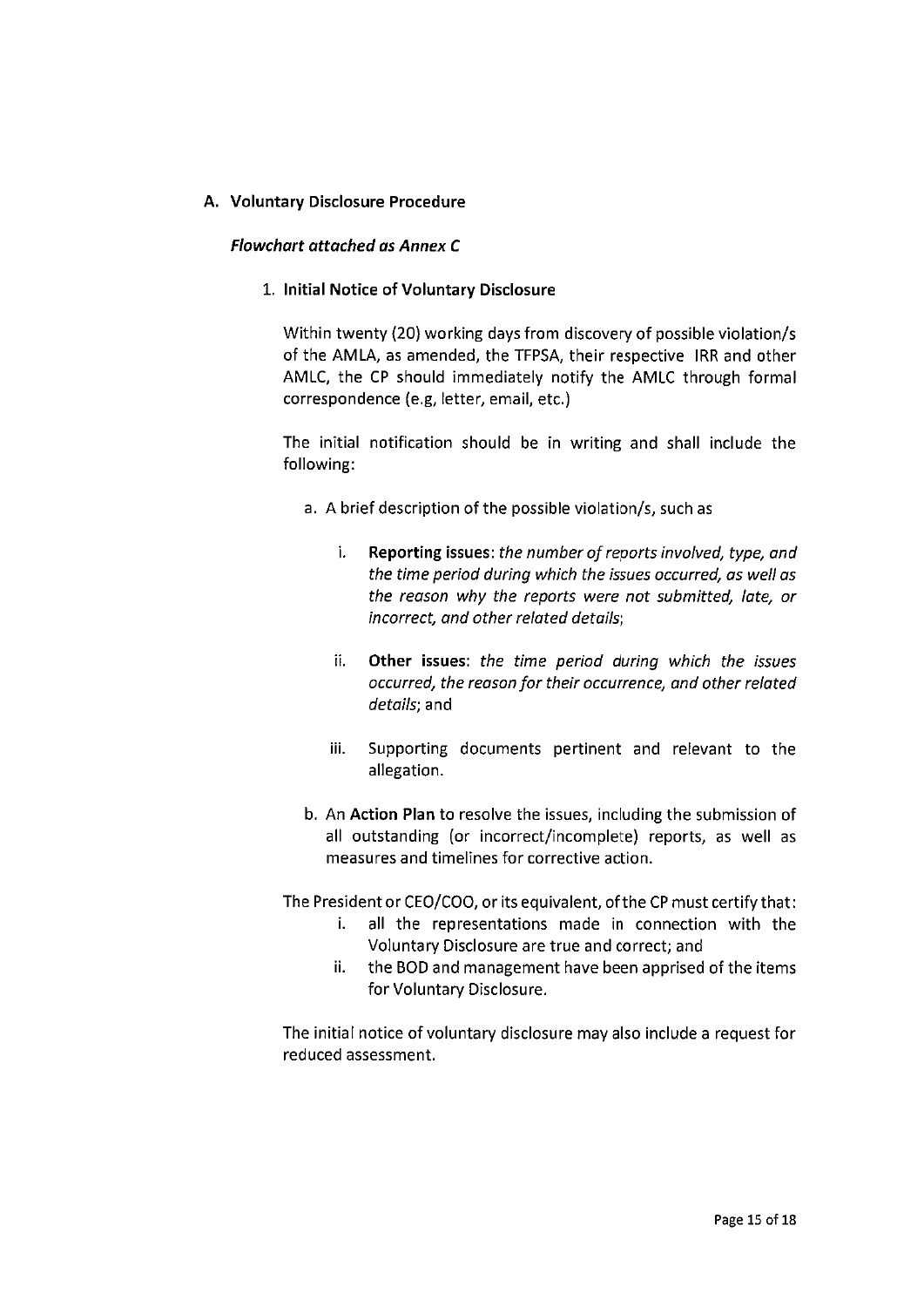### 2. Validation and Evaluation

Upon receipt of the Voluntary Disclosure, CSG shall make an initial evaluation to determine if the Voluntary Disclosure met the following criteria :

- a. The CP disclosed the possible violation/s prior to an imminent threat of discovery or the AMLC assessment process or investigation;
- b. The disclosure was promptly made within twenty (20) working days from discovery of possible violation/s;
- c. The disclosure included all relevant facts known to the CP; and
- d. The disclosure was not made after the CP had been notified of an upcoming assessment process or investigation.

CSG shall then evaluate the information and documents attached to the voluntary disclosure to ascertain the reliability and validity of relevant details (e.g. dates, number and types) of the violations.

Considering risk and materiality of the voluntary disclosure relative to the size of the CP or its risk profile, CSG shall recommend to the DPD Director whether to open an Enforcement Action Proceeding or terminate the non-compliance issue for archiving.

The CSG may, on its own initiative or upon request of the CP, call a meeting with the concerned CP to discuss and clarify the issues. At this stage, the CP may also raise the possibility of paying a Reduced Assessment.

# 3. Applicability of Item V of these Guidelines

In the event that CSG recommends the opening of an Enforcement Action Case, it shall prepare an Roc based on the provisions of Item V. A. 3 of these Guidelines on Enforcement Actions. A CP voluntarily disclosing possible violation/s may be given a warning or reprimand, or may be eligible for an exemption from monetary penalty, or significantly reduced assessment, provided that it took steps to immediately correct the possible violation/s, and after showing that the root cause had been effectiveIy addressed.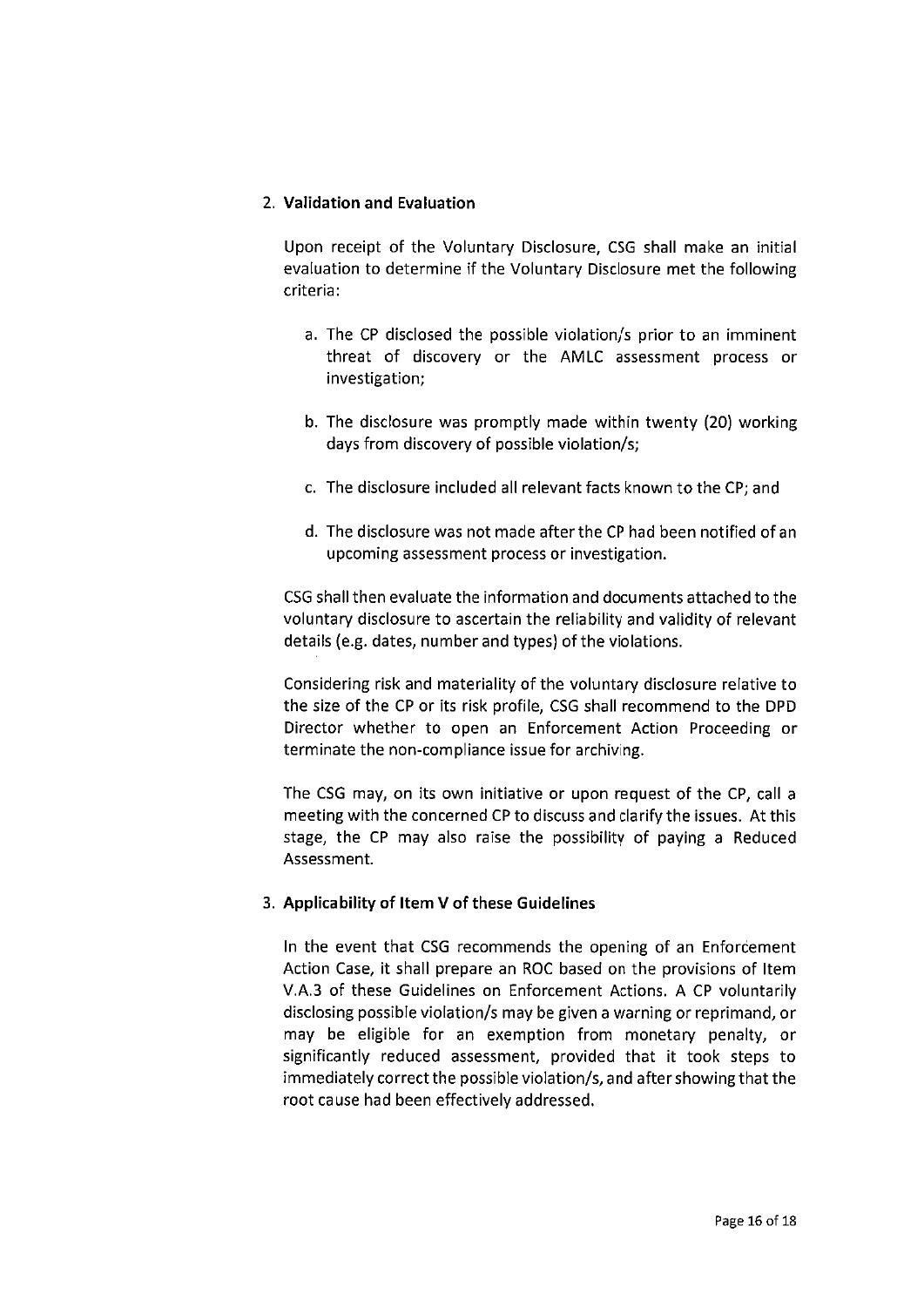As stated in Item V.A.2 of these Guidelines, the CP performing Voluntary Disclosure may be entitled to a reduction of up to 90% of the supposed penalty under Sec. 2, Rule IV of the RPAC. Thus, the CP will pay only up to 10% of the supposed penalty under Sec. 2, Rule IV of the RPAC if it voluntarily informs the AMLC of a possible violation prior to the discovery by, or notice from, the AMLC.

The provisions of Items IV and V of these Guidelines shall likewise be applicable to Voluntary Disclosures, namely:

- $\triangleright$  Item IV.C Types of Enforcement Action;
- $\triangleright$  Item V.A.4 Notice of Non-Compliance (NNC);
- $\triangleright$  Item V.A.5 Monitoring of the NNC or actions taken after the grant of Reduced Assessment;
- $\triangleright$  Item V.A.6 Preparation of Follow-up Report on Compliance (FROC);
- $\triangleright$  Item V.A.7 Termination of an Enforcement Action or Reduced Assessment Proceedings;
- $\triangleright$  Item V.B Coordination with, and Referral to the SAs; and
- $\triangleright$  Item V.C Report to the Council

# B. Voluntary Disclosure in the course of complying with an Enforcement Action

If in the course of complying with an enforcement action, or addressing or correcting a noted violation, the CP discovered other possible violations/infractions that are similar to the violations/infractions previously noted by the AMLC, the CP may voluntarily disclose the same, provided the following criteria are met:

- i, The disclosure was promptly made within twenty (20) working days from discovery of the possible violation/infraction;
- ii. The AMLC failed to discover the same prior to such disclosure; and
- iii. The newly-discovered violations/infractions are included in the Action Plan.

If the above conditions are met, the CP may be entitled to a reprieve insofar as the newly-discovered violations/infractions are concerned, provided that such violations/infractions and the actions taken thereon shall be subject to monitoring, and the reprieve may only be availed of once.

VII. Transitory Provision – These Guidelines apply to existing compliance issues submitted to the AMLC prior to its effectivity, except those already subject of Formal Charges.